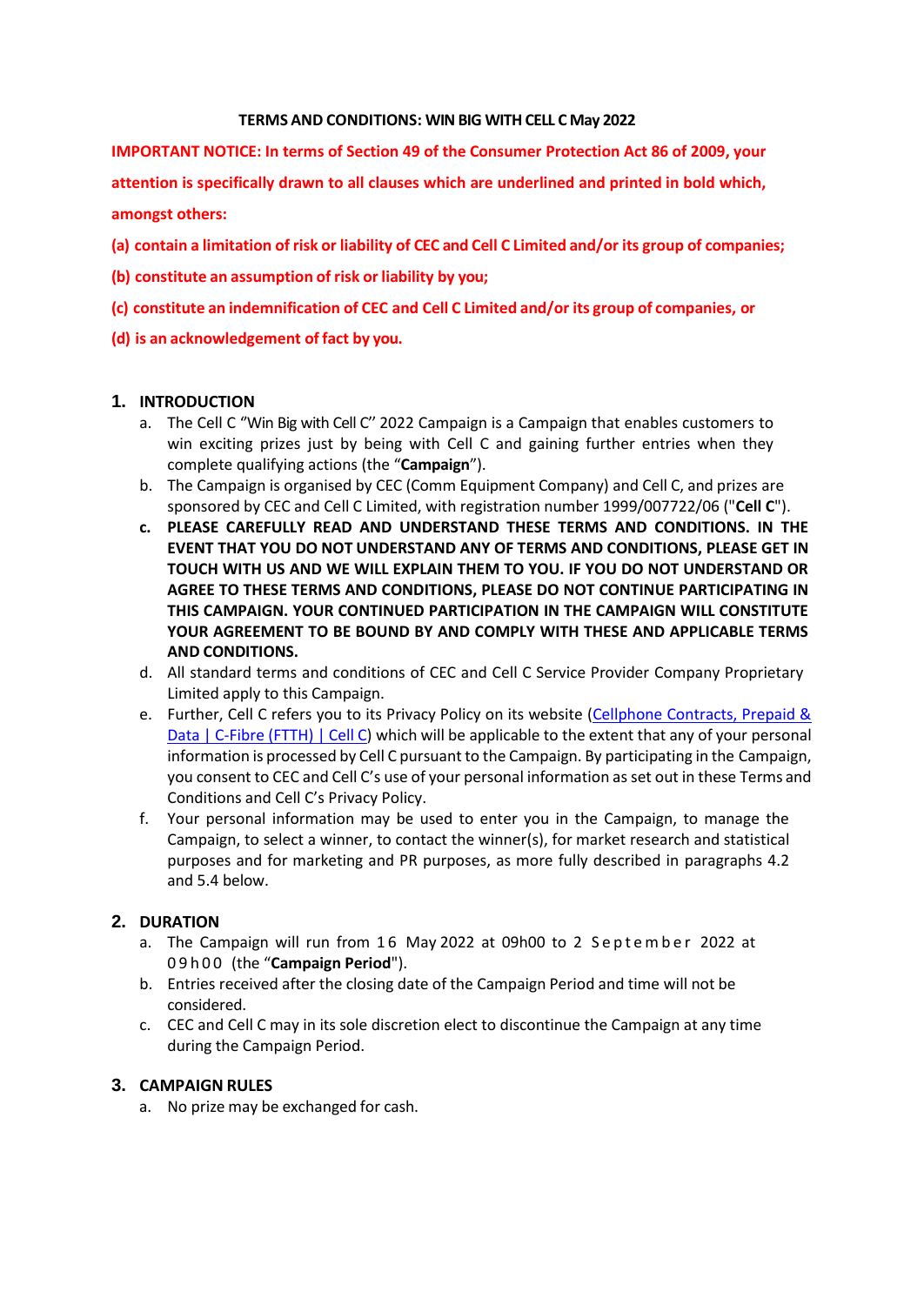- **b. CEC and Cell C reserves the right to substitute, change or exchange any prize with another prize of similar commercial value without notice, at their sole discretion. You will not have a claim against CEC or Cell C should this happen.**
- c. CEC and Cell C cannot be held responsible for any warranties, guarantees and/or expenses to maintain any prizes outside of the prize provider's warranties and/or guarantees.
- d. The prizes as advertised on any point of sale or electronic marketing communication are merely for illustrative purposes and may differ at the time of prize giving. Every effort will be made to ensure that the model is of a similar feature and based on availability at the time of dispatch from the manufacturer, but this cannot be guaranteed.

# **4. PREPAID portion of the campaign**

## 4.1 Qualifiers:

- a. For this Win Big with Cell C campaign, customers do not have to physically enter. The entries will be automatic, based on information that CEC will receive from Cell C IT.
- b. Qualifiers are all Cell C network customers, prepaid and postpaid.
- c. For example, every number on the Cell C network gains an automatic entry into the weekly draw every week.
- d. Should the number have topped up or recharged during that week, that customer will gain two entries for that weekly draw.
- e. CEC will obtain the top up and recharge information from Cell C IT, to select those numbers for the draw.

## 4.2 Draws

- a. Draws will take place from the  $20<sup>th</sup>$  of May, every Friday for the period of the campaign.
- b. Weekly draws take place whereby there will be three (3) winners. Each draw there will be three (3) recipients per prize category. i.e. one person wins a grocery voucher to the value of ten thousand rand (R10 000), one person wins school fees to the value of ten thousand rand (R10 000), on person wins petrol to the value of ten thousand rand (R10 000).
- c. Each week on a Friday CEC will do the draw, based on a qualifying cell phone number. When that cellphone number has been randomly picked and audited, that person will be contacted on their Cell C cellphone number.
- d. They have seventy-two (72) hours in which to claim the prize whereby they have to physically produce a copy of their ID for exchange of their prize. This can be sent via an email address that will be provided to them or delivered directly to CEC offices in person or via courier services. (2<sup>nd</sup> Floor, Capital Hill, 6 Benmore Road, Sandton, Johannesburg, 2196)

# 4.3 Prizes

School or tertiary institute fees:

- a. The most recent statement from the school tertiary institute must be produced to CEC in order to pay the school or tertiary fee directly. Regardless of amount due, the ten thousand rand (R10 000) will be paid to the facility and the client will be in credit with the school or tertiary account.
- b. If the winner does not have children, or the children are out of school or finished their tertiary education, or they have a bursary in place, the prize will automatically default to a grocery voucher.
- c. This prize is non-transferable and non-negotiable.

### 4.3.3 Groceries:

- a. Winners will receive two (2) vouchers that can be used at Shoprite/Checkers/Checkers Hyper and USave stores, pre-loaded with five thousand rand each (R5 000).
- b. The voucher will be a 16-digit barcode that is presented at till point.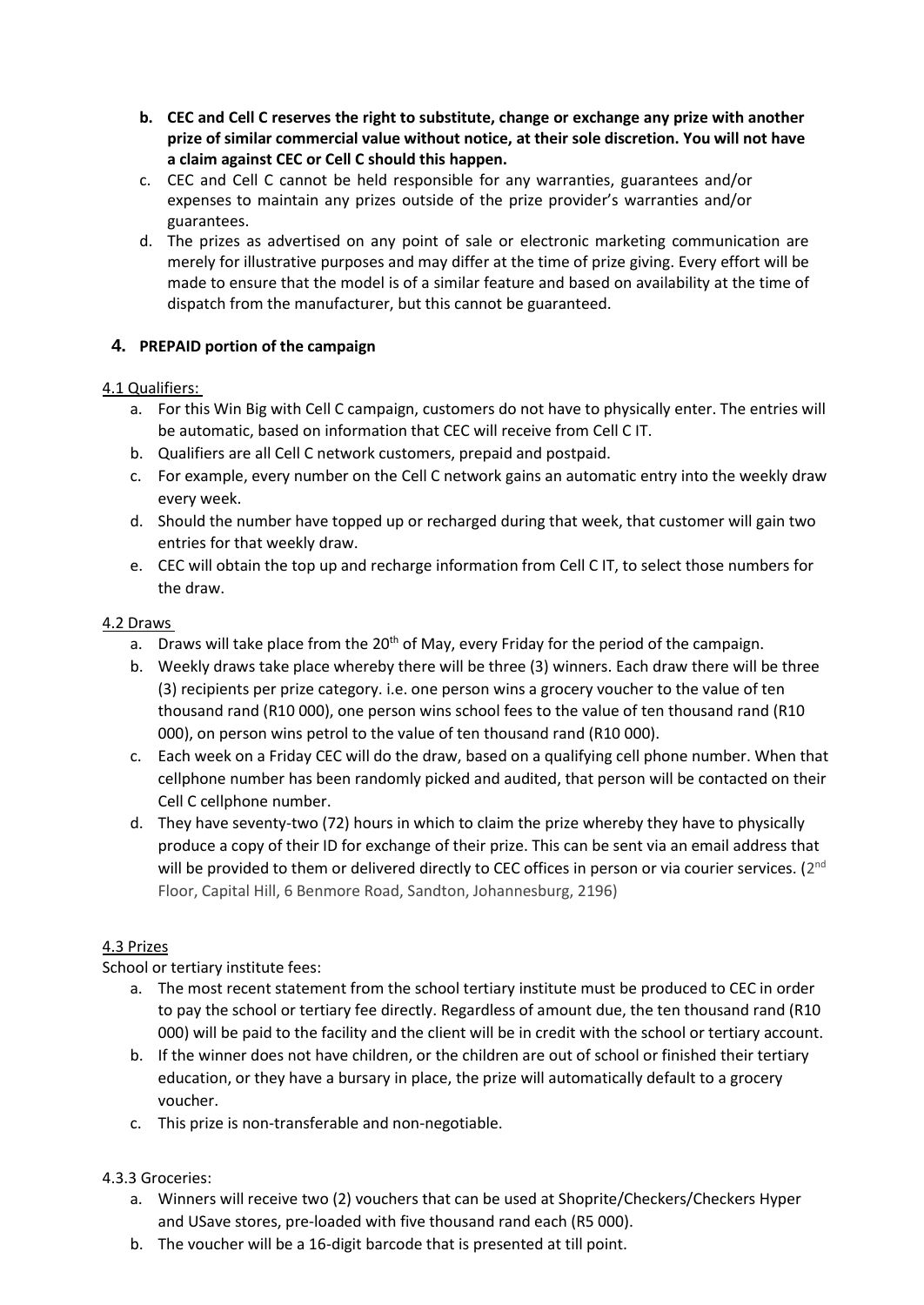- c. The redemption method on this voucher is to either spend it in one go (it is a single use voucher) or load it onto a gift card to use multiple times. No change will be provided if the full amount is not used on the voucher.
- d. This prize is non-transferable and non-negotiable.

## 4.3.4 Petrol:

- a. Winners will receive a petrol voucher from either Engen or Total, to the value of five thousand rand (R5 000). These vouchers will be split into denomination of R1 000 (one thousand rand) each, therefore the winner will receive five (5) vouchers.
- b. The vouchers are redeemable in-store only. The winner must present the voucher to the cashier and identify the pump number before making payment. The voucher is not redeemable with the petrol attendant.
- c. The winner will receive these vouchers via SMS.
- d. Should the winner have transport that does not require petrol, their prize will automatically default to a grocery voucher.
- e. This prize is non-transferable and non-negotiable.

## 4.4 General:

- a. **The winners will be contacted by before close-of-business (5pm) every Friday during the campaign. Should the winner not answer within three attempts from CEC, CEC will attempt to contact the next person on the list, and this process will continue until a winner is successfully contacted.**
- b. **Should they not claim the prize within seventy to (72) hours, a redraw will take place for that particular prize. The 72 hours claim may be waivered if the winner has a just reason that they cannot claim within the 72 hours given. This waiver will need to be approved by CEC.**
- c. **The same process will follow for that new chosen winner.**
- d. **Every week, the data will be refreshed. I.e. every week, every qualifying number from the network goes into the draw – they always get one entry. However, should they not have recharged within the new week, they will only have one entry to the draw.**
- e. **Once all the documents have been received and verified by CEC, the relevant prize voucher will be sent via SMS to the winner's Cell C mobile number.**
- f. **CEC will require acknowledgment of the voucher so that the voucher/barcode can be activated for use.**
- g. **Should the voucher/barcode be faulty, customer to send an emai[l CellC@blts.co.za](mailto:CellC@blts.co.za) describing the exact fault and the voucher number/barcode to enquire about the fault.**
- h. **Vouchers cannot be redeemable for cash.**

# **5. POSTPAID portion of the campaign**

### 5.1 Qualifiers:

- a. This part of the campaign is open to postpaid Cell C customers only.
- b. CEC will retrieve all data from Cell C IT to commence with the draws.
- c. All postpaid customers with an account up to date will automatically gain an entry.
- d. If the customer tops up data or voice during the month, they receive an additional entry.
- e. If the customer pays their debit order on time, they receive an additional entry.
- f. A new sign up, upgrade or renewal also gains an automatic entry.

### 5.2 Dates:

- a. The draws will take place on:
	- $\bullet$  27<sup>th</sup> May 2022
	- 1 July 2022
	- 29 July 2022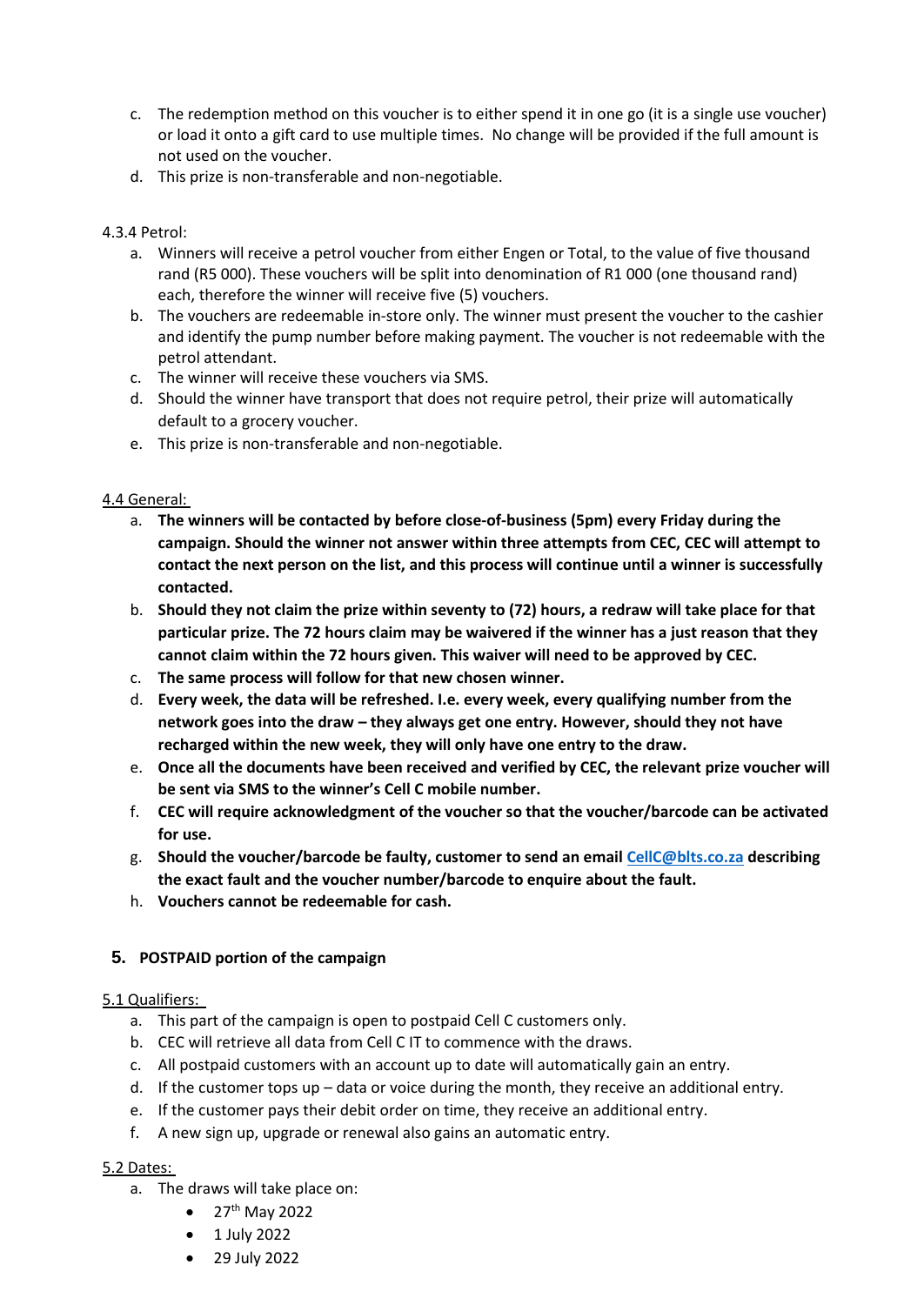- 2 September 2022
- b. The draws will take place by 10am, and winner to be contact before close-of-business (5pm) that same day.

### 5.3 Prize:

a. There will be one winner per week/per draw that will receive one hundred and fifty (R150 000) cash.

#### 5.4 **General:**

- a. **Should the winner not claim the prize within seventy-two hours (72) hours, a redraw will take place. The 72 hours claim may be waivered if the winner has a just reason why they cannot claim within the 72 hours given. This waiver will need to be approved by CEC.**
- b. **Once participant has been drawn, CEC will make sure that all the qualifying criteria is met, before awarding their prize.**
- c. **The winner needs to produce a valid ID and valid proof of bank account for the money to be transferred into their account. This information can be sent via an email address that will be provided to them or delivered directly to CEC offices in person or via courier services. (2 nd Floor, Capital Hill, 6 Benmore Road, Sandton, Johannesburg, 2196)**
- d. **The monies will be transferred within seventy-two (72) hours.**
- e. **Any tax implications is on the onus of the winner.**
- f. **Every week, the data will be refreshed. I.e. every week, every qualifying number from the network goes into the draw – they always get one entry. However, should they not have recharged/topped up within the new week, they will only have one entry to the draw.**

#### **6. GENERAL**

- a. Failure by CEC and Cell C to enforce any of its rights at any stage does not constitute a waiver of those rights.
- b. Save as permitted by law, CEC and Cell C reserves the right to cancel, suspend or terminate any prize, without notice at any time, and such cancellation, suspension or termination shall be deemed to have taken effect from the date of publication on Cell C's website at https:/[/www.cellc.co.za/cellc/terms-conditions.](http://www.cellc.co.za/cellc/terms-conditions) **No liability shall lie against CEC or Cell C in favour of any customer, winner(s) and/or third party arising from such cancellation, suspension, or termination. Accordingly, you waive any rights which you may have against Cell C and hereby acknowledge that you will have no right of recourse or claim of any nature whatsoever against CEC and Cell C.**
- **c. You hereby agree to indemnify CEC and Cell C and its directors, affiliates, members, partners, employees, agents, consultants, suppliers, contractors against any loss or damages, either direct, indirect, consequential, or otherwise, arising from your participation in the Campaign.**
- **d. CEC and Cell C accepts no liability or responsibility, whether occasioned by any circumstance not foreseeable and not within its reasonable control for late or delayed delivery of any prizes, but not limited to, stock unavailability, strike, lock out, destruction of offer on route to winner by any means, any civil commotion or disorder, riot, threat of war, any action taken by governmental authority or public authority of any kind, fire, explosion, storm, flood, earthquake, or other acts of God.**
- e. If any part of or all of the clauses of these Terms and Conditions is illegal, invalid or unenforceable:
	- i. It will be severed from these Terms and Conditions and the remaining provisions of these Terms and Conditions will continue to have full force and effect; or
	- ii. It will be read down to the extent necessary to ensure that it is not illegal, invalid, or unenforceable.
- **f. CEC and Cell C excludes all warranties (express or implied) and representations regarding the Campaign (other than liability that cannot be excluded by operation of law) and shall in**